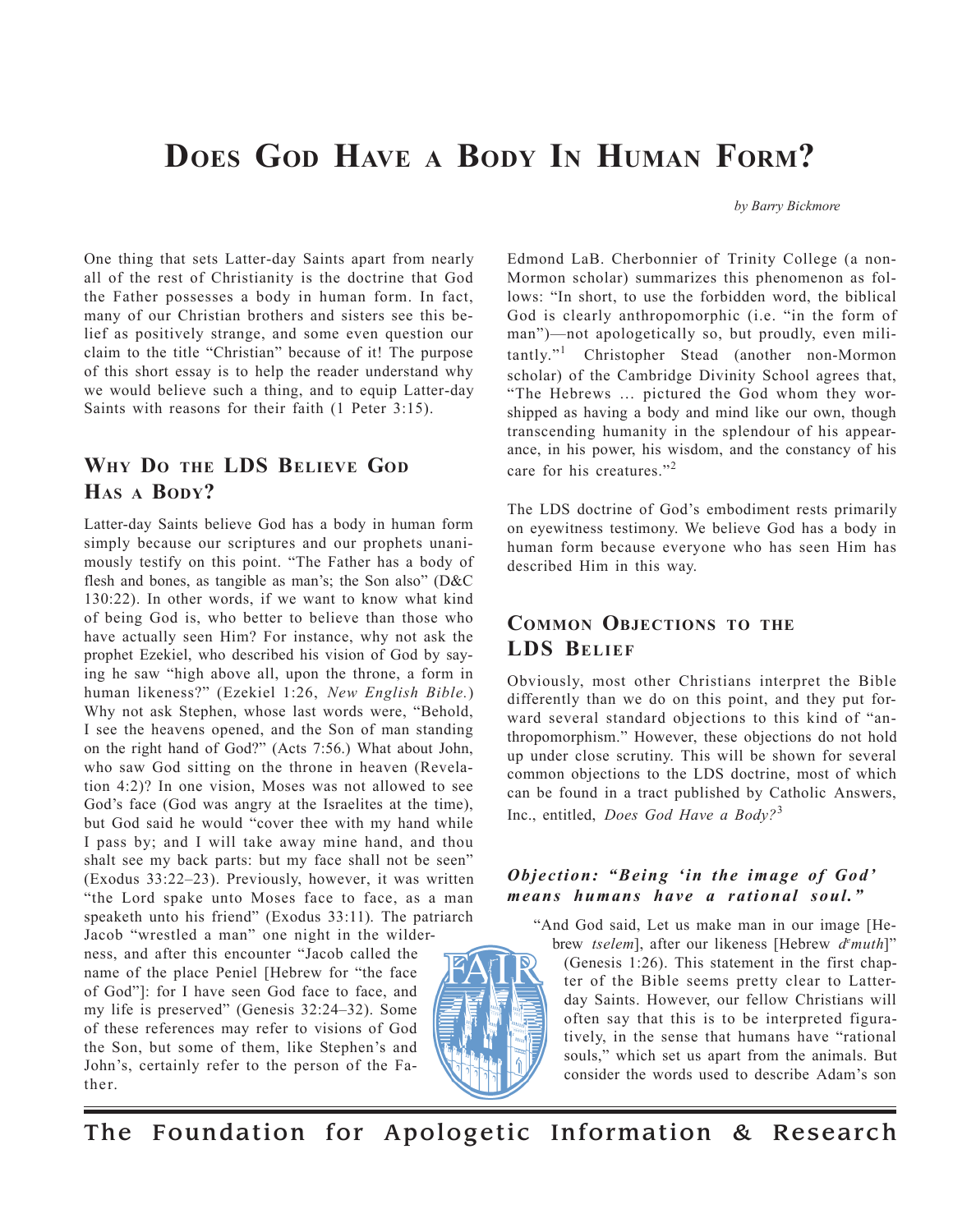Seth, just a few chapters later: "And Adam lived an hundred thirty years, and begat a son in his own likeness [Hebrew *de muth*], after his image [Hebrew *tselem*]; and called his name Seth" (Genesis 5:3). Adam was created in God's *image* and *likeness*, and one of Adam's sons had Adam's *image* and *likeness*. *Exactly the same words* were used to describe both scenarios by the same prophetic author. Now, either Adam looked like God, or Seth was the only one of Adam's sons who possessed a "rational soul." If there is a good reason to interpret one passage in one way, and the other in another way, it hasn't been brought to our attention.

#### *Objection: "The Bible also says God has wings, etc."*

Our friends at Catholic Answers launch the following common objection to show that much of the Biblical language about God must be taken figuratively.

Second, talk in the Bible about God's strong right arm, his eyes, and such is metaphorical language concerning God's power and knowledge. This can be seen by the fact that the Bible also speaks of God as having feathers and wings, yet even the anthropomorphites [i.e. people who believe in "anthropomorphism," the idea that God has a body in human form] would not go this far (cf. Ps. 91:4—'He will cover you with his feathers, and under his wings you will find refuge').

Of course, it is true that the Biblical writers employed numerous metaphors when talking about God. However, just because some statements about God are metaphorical doesn't mean that every statement is. When the Psalmist speaks of God covering us with His feathers, and giving refuge under His wings, the metaphor is completely clear. As Jesus said, "How often would I have gathered thy children together, even as a hen gathereth her chickens under her wings, and ye would not!" (Matthew 23:37.) Exactly what is the metaphorical interpretation of God's "back parts" that Moses saw? When Stephen reported his vision, the text gives no clue as to any metaphorical interpretation; he simply reported what he saw, as did the others.

#### *Objection: John 4:24 says, "God is a Spirit."*

The Catholic Answers tract goes on to assert that since the Bible says, "God is a Spirit," He cannot have a body.

Anthropomorphites maintain their doctrine in defiance of verses, such as John 4:24, where Jesus teaches us: "God is a spirit, and those who worship him must worship in spirit and truth." This means God has no body, because a spirit is, by nature, an incorporeal being. As Jesus tells us elsewhere, "a spirit has not flesh and bones" (Luke 24:39).

There are several problems with this objection. First, Paul wrote, "But he that is joined unto the Lord is one spirit" (1 Corinthians 6:17). To say that God is "a spirit" is grammatically equivalent to the statement that a man joined to the Lord is "one spirit," and yet, Christians obviously have bodies as well as spirits.

Second, there are no indefinite articles ("a" or "an") in ancient Greek, so the passage can be translated "God is a Spirit" or "God is Spirit." Most modern translations have chosen the latter, because John's statement "God is Spirit" is parallel to two passages in his first epistle, "God is light" (1 John 1:5) and "God is love" (1 John 4:8). In context, all of these passages seem to be referring to God's activity toward men rather than to the nature of His "Being," and of course we would never say that God is "a love" or "a light." Furthermore, Christopher Stead of the Cambridge Divinity School (another non-Mormon scholar) explains how such statements would have been interpreted within ancient Judaism: "By saying that God is spiritual, we do not mean that he has no body … but rather that he is the source of a mysterious life-giving power and energy that animates the human body, and himself possesses this energy in the fullest measure."4 It must always be remembered that the Bible was written by Hebrews, and the New Testament writers were all Jews. We saw at the beginning of this article that the Hebrews consistently pictured God in human form.

Finally, Latter-day Saints do not believe that "spirit" is incorporeal (i.e. "without substance"), and neither did the earliest Christians. The great Protestant historian, Adolf von Harnack, wrote, "God was naturally conceived and represented as corporeal by uncultured Christians, though not by these alone, as the later controversies prove."<sup>5</sup> For instance, the great Christian writer, Tertullian (ca. 200 A.D.) wrote, "For who will deny that God is a body, although 'God is a Spirit?' For Spirit has a bodily substance of its own kind, in its own form."<sup>6</sup>

Why did Christians start believing otherwise? J.W.C. Wand, a historian and former Anglican bishop of London, writes that one of the Greek philosophical schools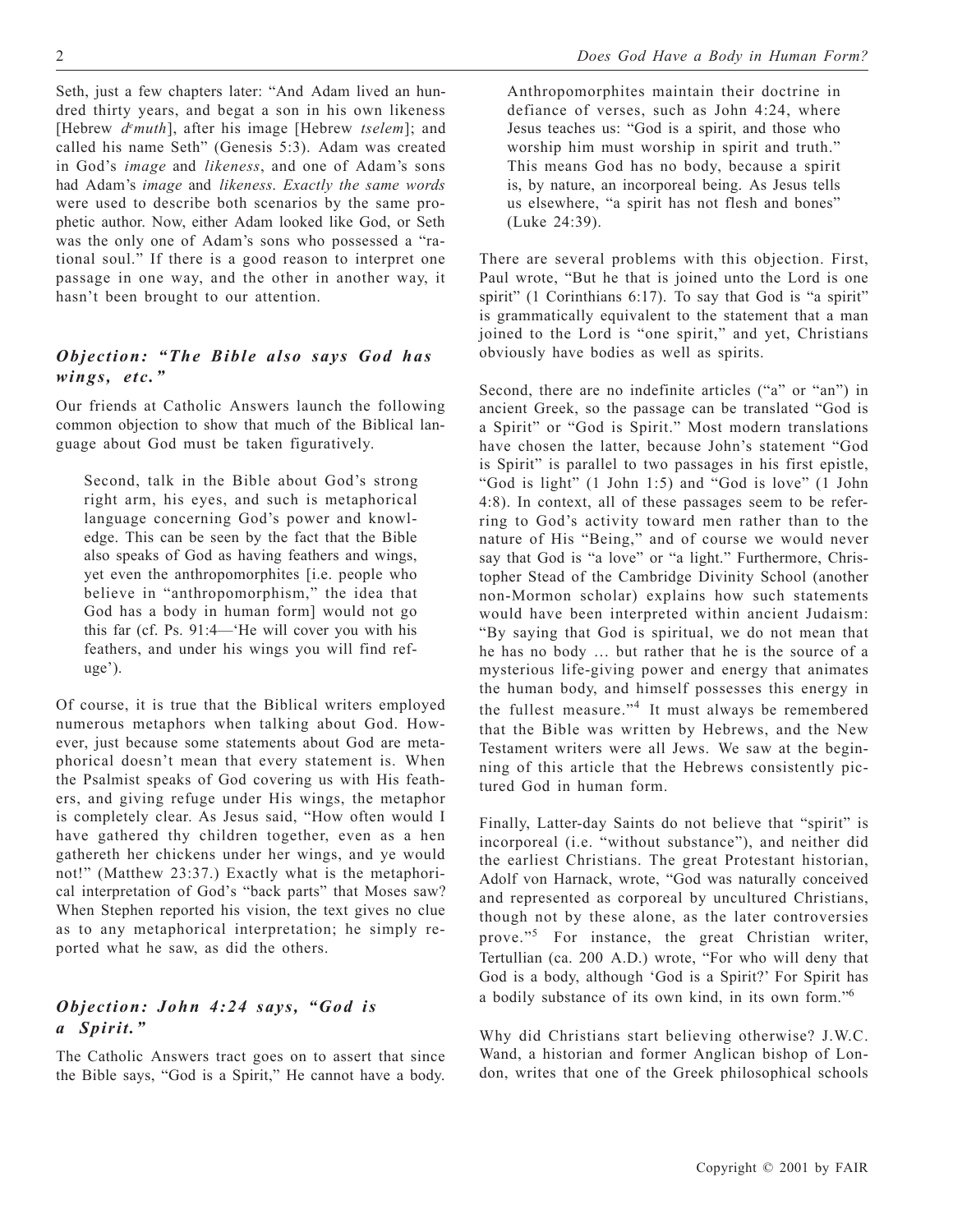(Neoplatonism), which was popular in the days of the Roman Empire, exerted a particular influence in this respect. (See below for more information about the influence of the Greek philosophers.)

It is easy to see what influence this school of thought [Neoplatonism] must have had upon Christian leaders. It was from it that they learnt what was involved in a metaphysical sense by calling God a Spirit. They were also helped to free themselves from their primitive eschatology and to get rid of that crude anthropomorphism which made even Tertullian believe that God had a material body.*<sup>7</sup>*

## *Objection: Christians have always believed that God is an unchangeable, simple, immaterial spirit essence.*

Our Catholic friends go on to claim that Christians since the beginning have always declared, as was stated in the first Vatican council, that God is "a unique spiritual substance by nature, absolutely simple and unchangeable, [and] must be declared distinct from the world in fact and by essence."8 They write:

The early Church Fathers, of course, agreed, and loudly declared the fact that God is an unchangeable, immaterial spirit who has an entirely simple nature—that is, a nature containing no parts, which rules out him having a body since all bodies are extended over space and thus can be divided into parts.

To establish their point they quote several early Christian writers who wrote between 170 and 429 A.D. But did all the early Christians accept this doctrine? Clearly not. For instance, Catholic Answers quotes Origen (ca. 225 A.D.) saying, "God, therefore, is not to be thought of as being either a body or as existing in a body, but as a simple intellectual being, admitting within himself no addition of any kind."9 However, they neglect to note that in the preface to the very same work, Origen wrote, "For it is also to be a subject of investigation how God himself is to be understood—whether as corporeal, and formed according to some shape, or of a different nature from bodies—a point which is not clearly indicated in our teaching."<sup>10</sup> Origen admitted there was considerable confusion among Christians of that era about this very question, but why?

Origen gives us another clue in a sermon on the book of Genesis. "The Jews indeed, but also some of our people, supposed that God should be understood as a man, that is, adorned with human members and human appearance. But the philosophers despise these stories as fabulous and formed in the likeness of poetic fictions."11 The Jews, and Christians who followed the standard Jewish interpretations, believed that God had a body in human form. Why did Origen reject this? Simply because *the philosophers* thought it was silly. For instance, the Middle Platonist philosopher Plutarch wrote the following:

Socrates and Plato held that (God is) the One, the single self-existent nature, the monadic, the real Being, the good: and all this variety of names points immediately to mind. God therefore is mind, a separate species, that is to say what is purely immaterial and unconnected with anything passible [i.e. changeable].<sup>12</sup>

Another Greek philosopher, Empedocles (ca. 444 B.C.) claimed that God "does not possess a head and limbs similar to those of humans…[He is] a spirit, a holy and inexpressible one."<sup>13</sup>

Greek converts to Christianity, like many of the men quoted in the Catholic Answers tract, wanted to make their faith more appealing to people in their own culture, and so they adopted a definition of God from the Greek philosophers, whose thought was widely respected at the time. The temptation is always there to make one's faith more popular by "modernizing" it, but the Apostle Paul had warned against exactly this kind of thing. "Beware lest any man spoil you through philosophy and vain deceit, after the tradition of men, after the rudiments of the world, and not after Christ" (Colossians 2:8). What was the "philosophy" current in Paul's day? Greek philosophy. Similarly, Father Jean Daniélou, a Catholic historian and later a Cardinal, wrote that,

If we now examine the forms of thought and philosophical systems current at the time when Christianity first made its appearance in the world, it is clear that they were by no means ready to assimilate this Christian conception: on the contrary, they were wholly antagonistic thereto.<sup>14</sup>

However, within a few generations that had all changed, and philosophy ruled Christian theology.<sup>15</sup>

#### *Objection: John 1:18 says, "No man has seen God at any time."*

Some mainstream Christians object that the passages in the Bible that describe God's human form must be taken figuratively, because Jesus said, "No man has seen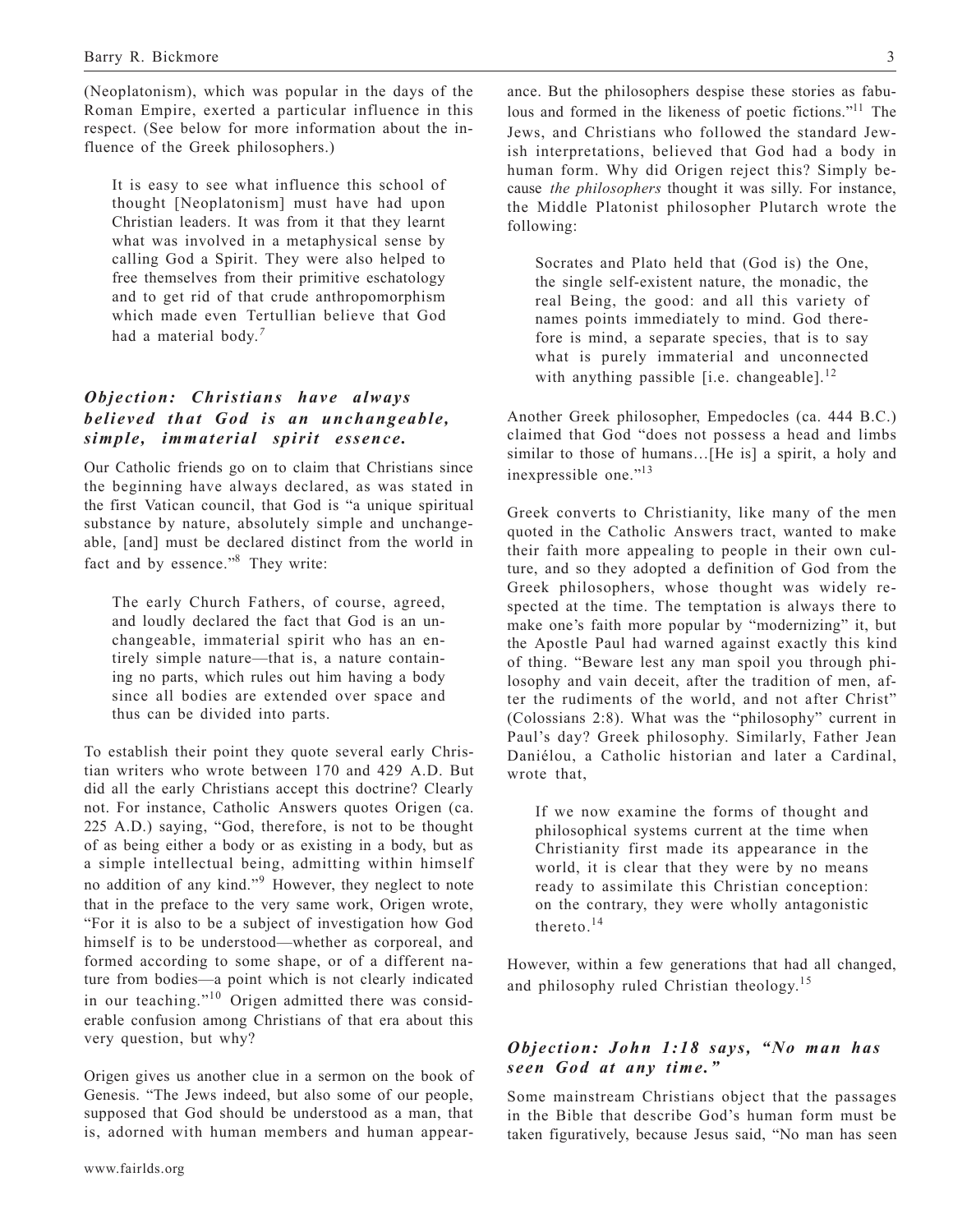God at any time" (John 1:18). Similarly, God told Moses, "there shall no man see me, and live" (Exodus 33:20). Of course, God said that to Moses right before he told him that He would pass by so Moses could see His "back parts," but not his face (Exodus 33:21–23), and God was angry at the time, so it may have been a special circumstance. Still, this presents an odd problem, considering the number of times the Bible reports that people *did* see God. Samuel Meier, Associate Professor of Hebrew and Comparative Semitics at Ohio State University, writes this about the problem:

A deity's physical manifestation is seen by human beings. The appearance of gods and their involvement with humans are common motifs in ancient Near Eastern and classical mythology. That similar phenomena are found in the Bible seems problematic at first, for a persistent tradition in the Hebrew Bible affirmed that death comes to any human who sees God (Gen 16.13; 32:30; 24.10–11; 33:20; Deut. 5.24–26; 18:16; Judg. 6.22–23; 13:22; cf Exod. 20.19; Isa. 6:5). In most of these contexts, however, the narration undermines this sentiment by depicting the pleasant surprise of those who survive. The text presents this perspective as a misperception to which human beings subscribe, for no humans in the Bible ever die simply because they have seen God. On the contrary, throughout the Bible God wants to communicate intimately with humans. The problem of how God can adequately show himself to humankind without harm is a conundrum that is never really resolved in the Bible.<sup>16</sup>

Latter-day Saints can harmonize these passages with those that describe visions of the Father by referring to Moses' vision of God, as described in the Pearl of Great Price. "And he saw God face to face, and he talked with him, and the glory of God was upon Moses; therefore Moses could endure his presence … [Moses said] For behold, I could not look upon God, except his glory should come upon me, and I were transfigured before him" (Moses 1:2, 14). An identical solution is offered by Peter in an early (second or third century) Jewish Christian work called the *Clementine Homilies*.

For I maintain that the eyes of mortals cannot see the incorporeal form of the Father or Son, because it is illumined by exceeding great light … For he who sees God cannot live. For the excess of light dissolves the flesh of him who sees; unless by the secret power of God the flesh be changed into the nature of light, so that it can see light.<sup>17</sup>

In the same document, another conversation between Peter and Simon Magus is reported. "And Simon said: 'I should like to know, Peter, if you really believe that the shape of man has been moulded after the shape of God.' And Peter said: 'I am really quite certain, Simon, that this is the case  $\ldots$  It is the shape of the just God.'"<sup>18</sup>

The point of these passages is not that no one has or will have a vision of God's person, but rather that men cannot see God as He is. We must be changed and protected by the grace of God to withstand His presence, and even then we cannot fully comprehend His majesty. However, this will not always be the case. As John further wrote, "Beloved, now are we the sons of God, and it doth not yet appear what we shall be: but we know that, when he shall appear, we shall be like him; for we shall see him *as he is*" (1 John 3:2, emphasis added).

# **CONCLUSIONS**

Does God have a body? Obviously the issue cannot be settled by quoting a couple Bible verses and declaring victory. However, the choice before the reader should be clear at this point. Will you interpret the testimony of the prophets at face value, as the ancient Jews and Jewish Christians would have? Or will you accept the definition of God Christians have borrowed from the Greek philosophers? It is an article of faith for Latterday Saints that we should simply take the prophets' word for it when it comes to questions like this. After all, they are the ones who claim to have seen God, and what can Greek philosophers say about Him that they cannot?

We invite everyone to consider our message, and pray to God to find out if the message is true. You can find out straight from the Source of all Truth whether or not He has restored the true Church of Jesus Christ to the earth, and sent prophets and apostles once again.

## **FURTHER READING**

Cherbonnier, Edmond LaB., "In Defense of Anthropomorphism," in Truman Madsen, editor, *Reflections on Mormonism: Judaeo-Christian Parallels* (Provo: Religious Studies Center, Brigham Young University, 1978).

Neusner, Jacob. "Conversation in Nauvoo about the Corporeality of God," *BYU Studies* 36:1 (1996–97), 7– 30.

Paulsen, David L. "The Doctrine of Divine Embodiment: Restoration, Judeo-Christian, and Philosophical Perspectives," *BYU Studies* 35:4 (1995–96), 6–94.